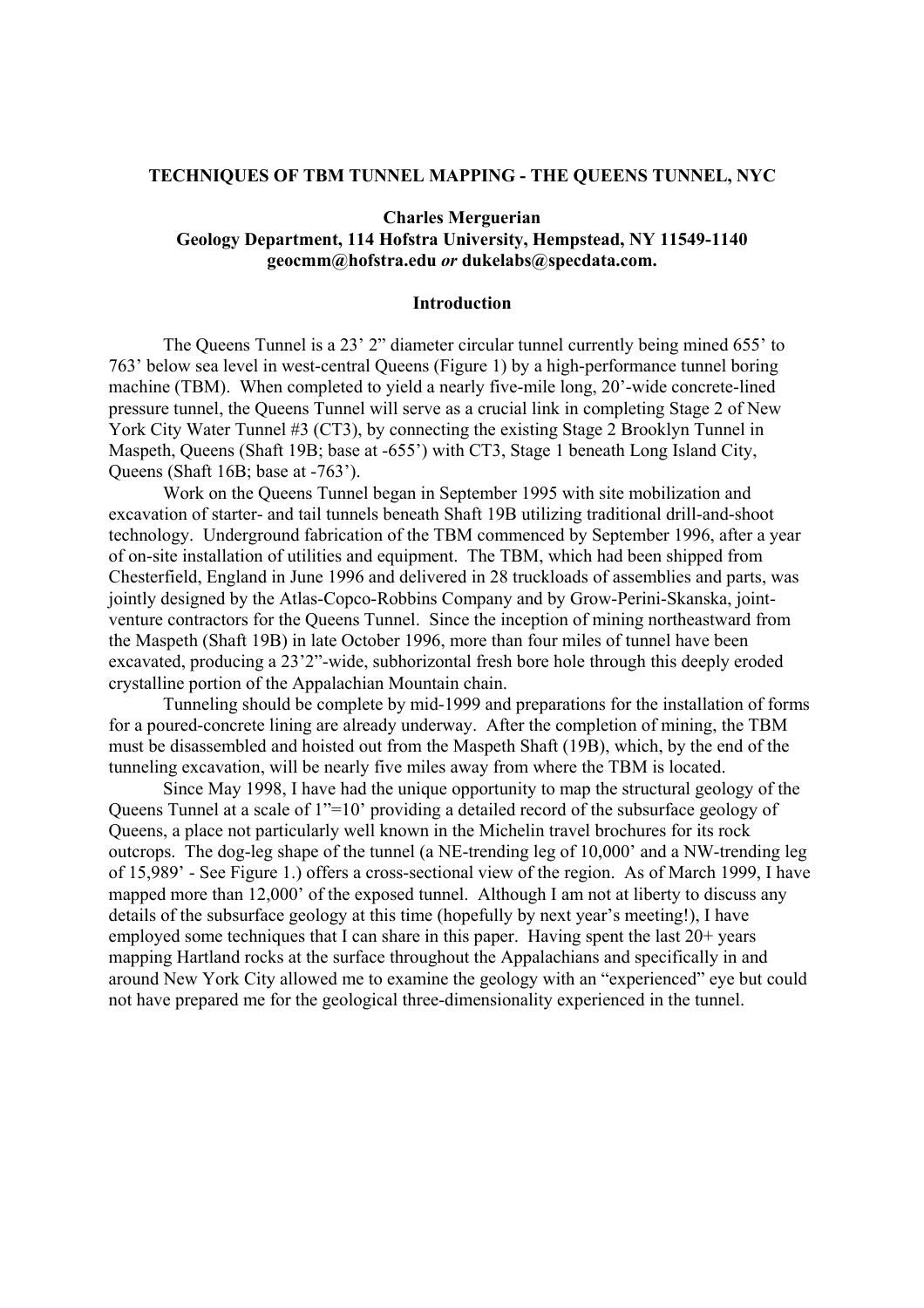

**Figure 1** - Simplified geological map of the Manhattan Prong showing the distribution of metamorphosed equivalents of the Sauk and Tippecanoe (included in pC-O), and Taconic (C-Om and C-Oh) sequences in the vicinity of New York City. The Queens Tunnel (Stage 2, NYC Water Tunnel #3) is rooted in the Hartland Terrane and extends for nearly five miles northeastward from Shaft 19B in Maspeth to Woodside where a 116° curve changes the tunnel trend to northwesterly. When completed,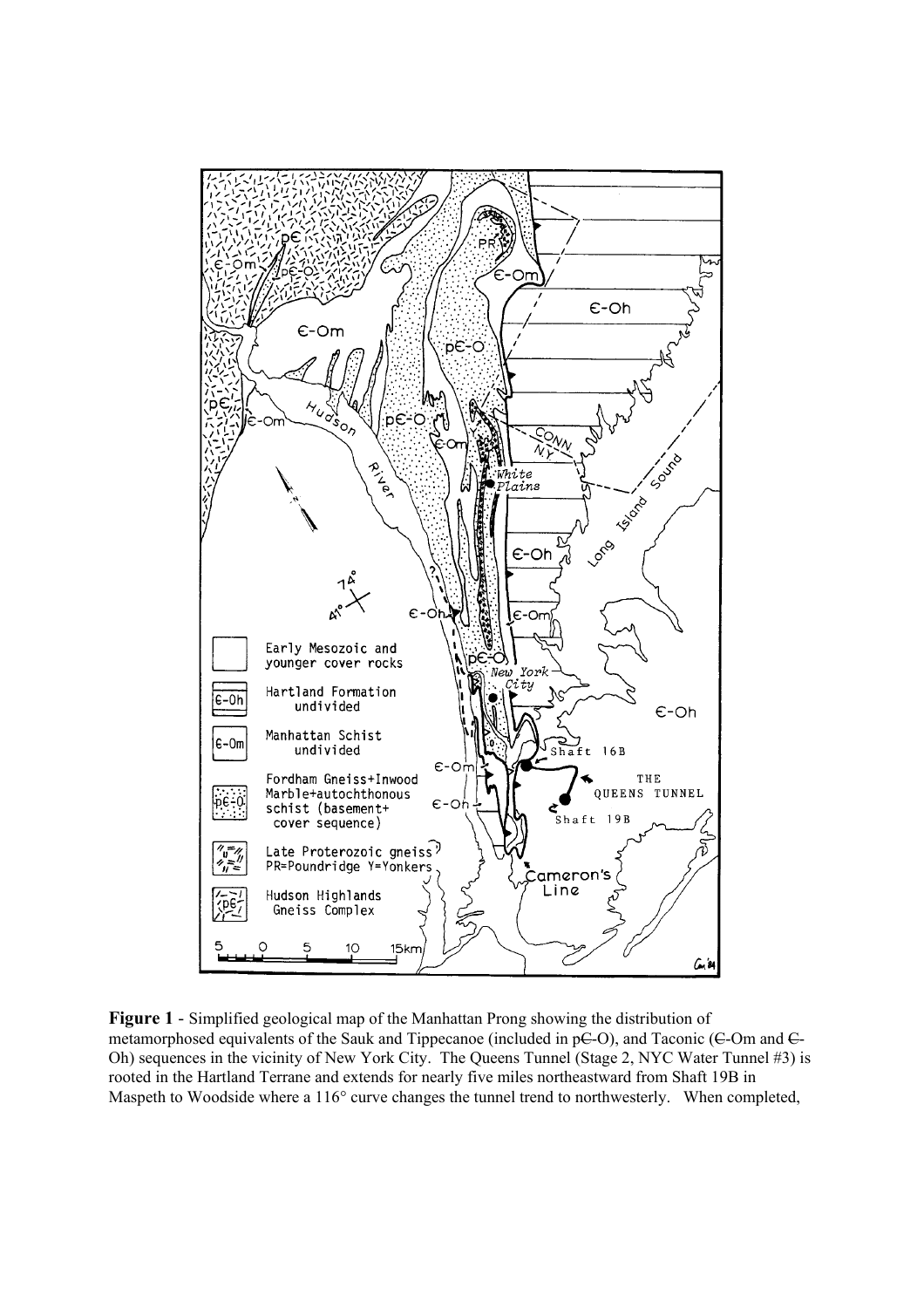the Queens Tunnel will terminate at existing Shaft 16B (already constructed during Stage 1) in the subsurface of Long Island City.

# **Regional Geology**

 New York City is situated at the extreme southern terminus of the Manhattan Prong (See Figure 1.), a northeast-trending, deeply eroded sequence of metamorphosed Proterozoic to Lower Paleozoic rocks that widen northeastward into the crystalline terranes of New England. Southward from New York City, the rocks of the Manhattan Prong plunge unconformably beneath Cretaceous sedimentary rocks and overlying Pleistocene (glacial) sediments. The area of the Queens Tunnel is nestled within the Hartland Terrane, a zone of highly sheared eugeosynclinal metamorphic rocks of Cambrian to Ordovician ages that were sutured to North America during the Taconic orogeny along a ductile shear zone known as Cameron's Line. (See Figure 1.)

### **Field Mapping in a Cylinder**

Beginning in late May 1998 I began a geologic survey of the Queens Tunnel, mapping the structural geology and the fracture index, including a detailed database on orientation and characteristics of faults and fault zones. Mapping has delineated an amazingly complex structural history for the rocks of the Queens Tunnel. The presence of superposed folds and the multitude of faults (both ductile and brittle varieties) serve to complicate the geology beyond simple understanding. After a steep learning curve, structures can be visualized in threedimensions and mapped accurately as described below. Great pains were taken to map and document the lithology, folds, fault- and joint patterns, paying particular attention to structural sequence and to note any geological controls on the integrity of the tunnel.

# **Phase One - Get the Field Map Done**

Tunnel mapping commenced in late May of 1998 and should be completed by the end of this summer (1999). Never fully realizing the scope and dimension of the project, I first began by slicing up cylinders to see how planes of different orientation (then folds and irregular masses) would look with the cylinder unwrapped. After calculating the circumference of the tunnel, I constructing a template for mapping that unwrapped the cylindrical tunnel section onto flat graph paper (10 boxes/inch) measuring 10" by 7". Recognizing that a few feet in the crown were simply not available for view (because of a tunnel-length 50" ventilation duct), the 72.75' circumference of the tunnel was scaled to the observable 70' on the mapping template. Thus, the template for each individual map sheet covered 100' of exposed tunnel, as measured parallel to the centerline, or 7,000 square feet of cylidrical area. Pre-cut 8.5" x 11" frosted mylar was used for the archival field maps because the overall humid to wet environment eliminated the use of paper-based maps underground. Station numbers, which were painted every five feet on the left wall along the springline, were relied upon for location and the field maps were carefully drafted underground with ink and scale-constant mylar in 100' sections at a scale of  $1" = 10'$ . A full #00 Rapidograph and Magic-Rub eraser were the preferred "tools of the trade" for this phase of the mapping, where accurate drawing of the structural features was to be accomplished.

Mapping was complicated at times by visual obscurity in the form of "variations of darkness", walls and inverts covered by muck, dust, leaking water, support, and in some cases grout. The invert is largely obscured because of the locomotive trackway and muck thrown from the conveyor. A tunnel-length 24"-wide belted muck conveyor system is installed on the left rib which, although of an open design, manages to obscure some of the geology. Four sets of pipes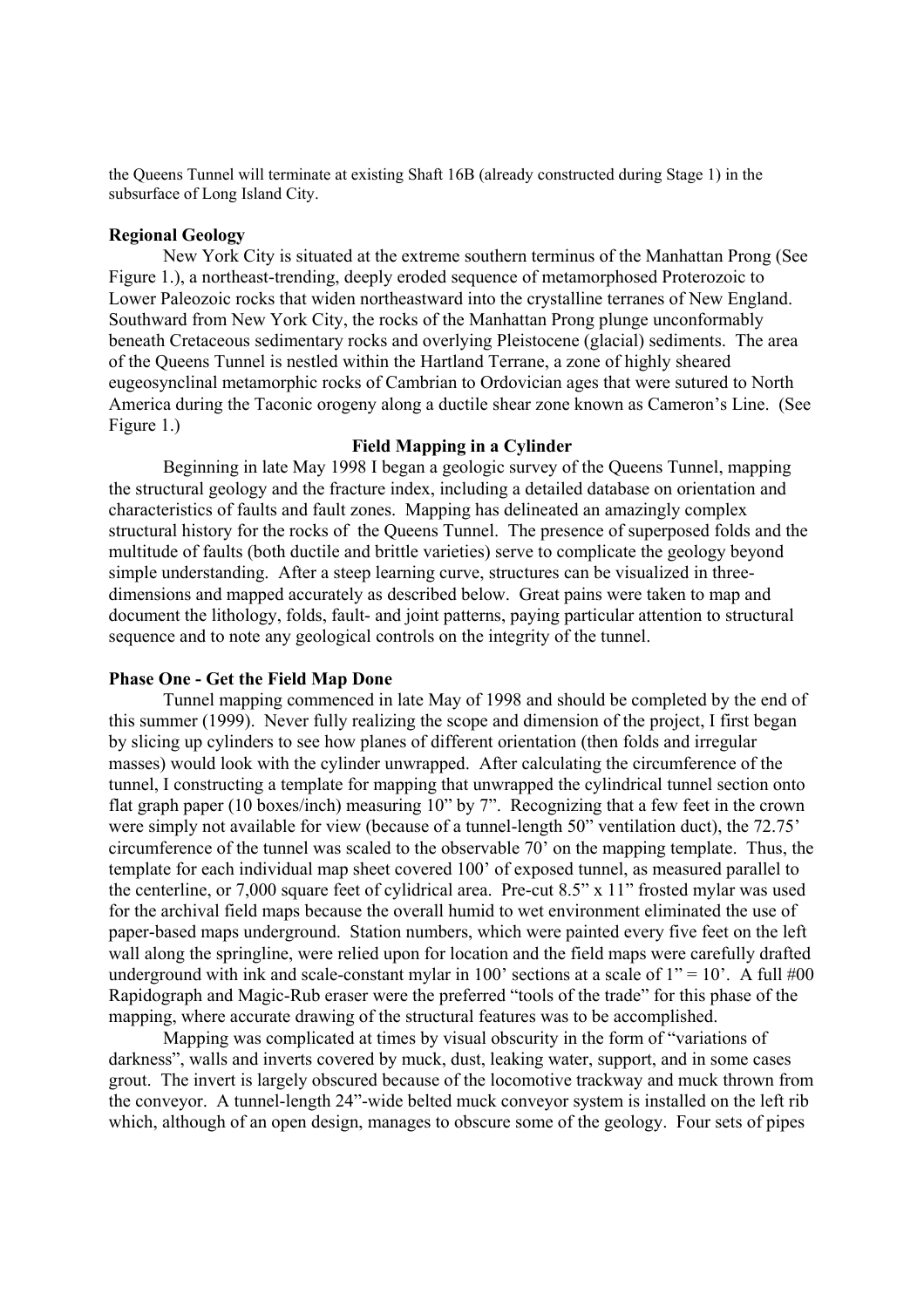continue the length of the tunnel along the right wall, together with various large-scale tunnel installations for power and muck handling and a 50" air duct suspended from the crown, also served to further obscure a clear view. Washing the tunnel walls proved to be the single greatest help in overcoming these problems. A diver's halogen flashlight proved an essential tool.

Given the time constraints and the enormous scope of the tunnel mapping, on average 1.5 hours were allocated for each 100' section of tunnel mapped underground. After the mapping of each 100' section was completed, digital images of important geological relationships were taken (roughly 1,200 total to date) and later keyed with descriptions to the maps in a searchable database. Beginning in May 1998, raw digital images at 1280 x 960 resolution and 16.7 million colors were downloaded as ~400 Kb \*.jpg files, imaged in SHQ (super-high quality) mode. All images were saved in numerous formats (Zip, Jaz, CD-R) for archival protection. Images were processed using Adobe Photoshop 5.0. Almost all images needed to be brightened and increased in contrast because of the generally poor lighting conditions but excellent results, including the ability to annotate features, were obtained using this non-film imaging method. The ability of the digital camera to auto-focus in dim light and compensate for exposure was of great utility. Kodachromes were also taken but needed severe bracketing (up to 2 stops beyond normal aperture settings) because of variable lighting conditions. Accurate focusing was especially difficult in the low-light conditions.

# **Phase Two - Field Checking and Fault Data**

Field checking of contacts and measurement and analysis of faults and joints took place during subsequent field checks. The field maps were first checked when the faults and joints were surveyed to determine their characteristics (orientation, width, filling type and consistency, roughness, seepage, displacement, and mineral coatings) for a fault- and joint database using Microsoft Excel. A secondary check was made when the University of Trondheim Fracture Class system was applied to the entire tunnel over a five-day period, and finally when additional support and water leakage patterns were measured over a three-day period.

The presence of iron in the train tracks, piping, ductwork, and the conveyor system precluded the use of a Brunton compass for standard strike-and-dip measurements. After discussions with Scott Chesman (Geologist, NYC DEP), I constructed a laser-pointer leveling device that was able to accurately measure the strike of features with respect to the tunnel trend. By climbing up on the piping of the tunnel right wall and having a clear view of the left wall, features such as faults, foliation, and dikes are relatively easy to view and trace across the crown. Great care was taken to properly calibrate the device to the centerline trend in the various curves (four) of the tunnel. Dips were measured using a Brunton compass and checked by calculation from the field maps. Strikes were checked from the field maps, as well. By the end of this phase an upgraded mylar-and-ink field map and two annotated paper copies were produced for each 100' section of the tunnel.

### **Phase Three - Final Map Preparation**

Final drafting of the integrated field maps took place after the field checks had been completed. Mylar and ink were deemed the best media choice for this phase. Final maps were redrawn at scale (1"=10') from the archival base map which incorporated any new information surveyed during Phase Two. During the final-drafting stage, digital images from that 100' section were carefully examined for added accuracy. The final maps were checked for errors and then scanned at 400 dpi resolution as \*.gif files and ported to Photoshop where color